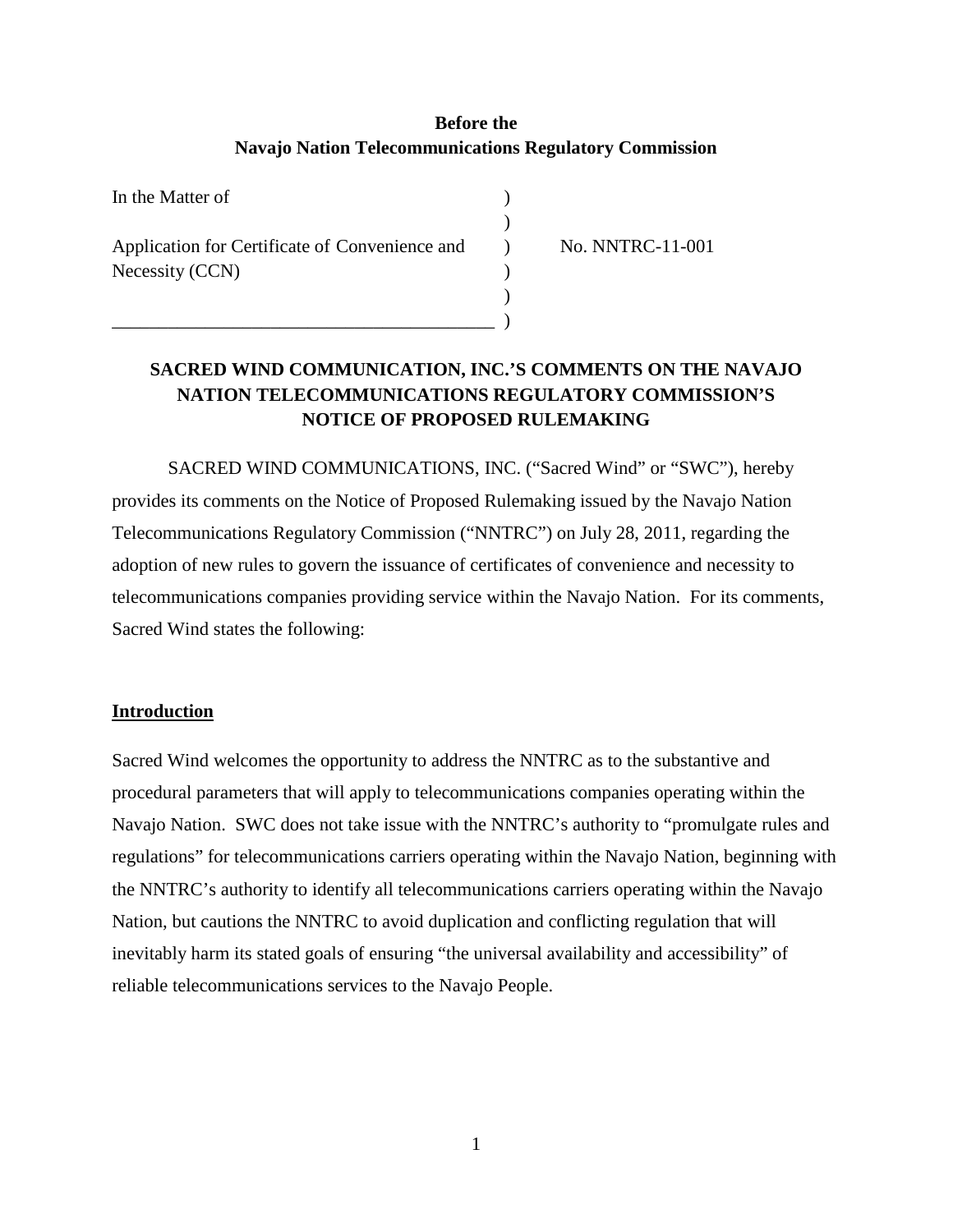In order to achieve its most basic regulatory authority, the NNTRC should establish a Certificate of Convenience & Necessity ("CCN") or some registration procedure for all carriers that operate or intend to operate within the Navajo Nation.

SWC does have strong concerns, however, about the NNTRC's reaching beyond a proper CCN certification requirement until larger issues are resolved, as described further below. With all due respect, the NNTRC is not correct in stating in its conclusions that all the information it seeks in its NOPR for a CCN process will enable it to: "(1) ensure the universal availability and accessibility of high quality affordable telecommunications services to all ….. on the Navajo Nation; (2) promote the development of effective competition as a means of providing customers with the widest possible choice of services; (3) utilize forms of regulation commensurate with the level of competition …. ; (4) facilitate the efficient development and deployment of a telecommunications infrastructure …; and (6) ensure that providers of telecommunications services on the Navajo Nation provide high quality customer service and high quality technical service."

Specifically, the goals described in the NOPR's conclusion items # 1, 2 and 4 above are far more affected by the land use policies and practices of the Navajo Nation and the federal government than can those goals be achieved by way of NNTRC regulation. These same goals are also set forth by the New Mexico Public Regulation Commission ("NMPRC"), but such goals have less chance of success on Navajo Lands than anywhere else in New Mexico because of the land use policies and practices that reign over telecommunications facilities placement on Navajo Lands.

Equally troubling is the fact that not all telecommunications carriers operating on Navajo Lands follow the same rights of way permitting procedures – some pursuing a lengthy step-by-step process at the Navajo Land Department and others bypassing that process through legislative or political gamesmanship. The Navajo Nation's failure to establish a workable rights of way program for the development of adequate telecommunications infrastructure, compounded by its failure to properly "police" adherence by all telecommunications carriers to one program's procedures, undermines any attempt to achieve universal service on Navajo Lands, much less introduce competitive choice.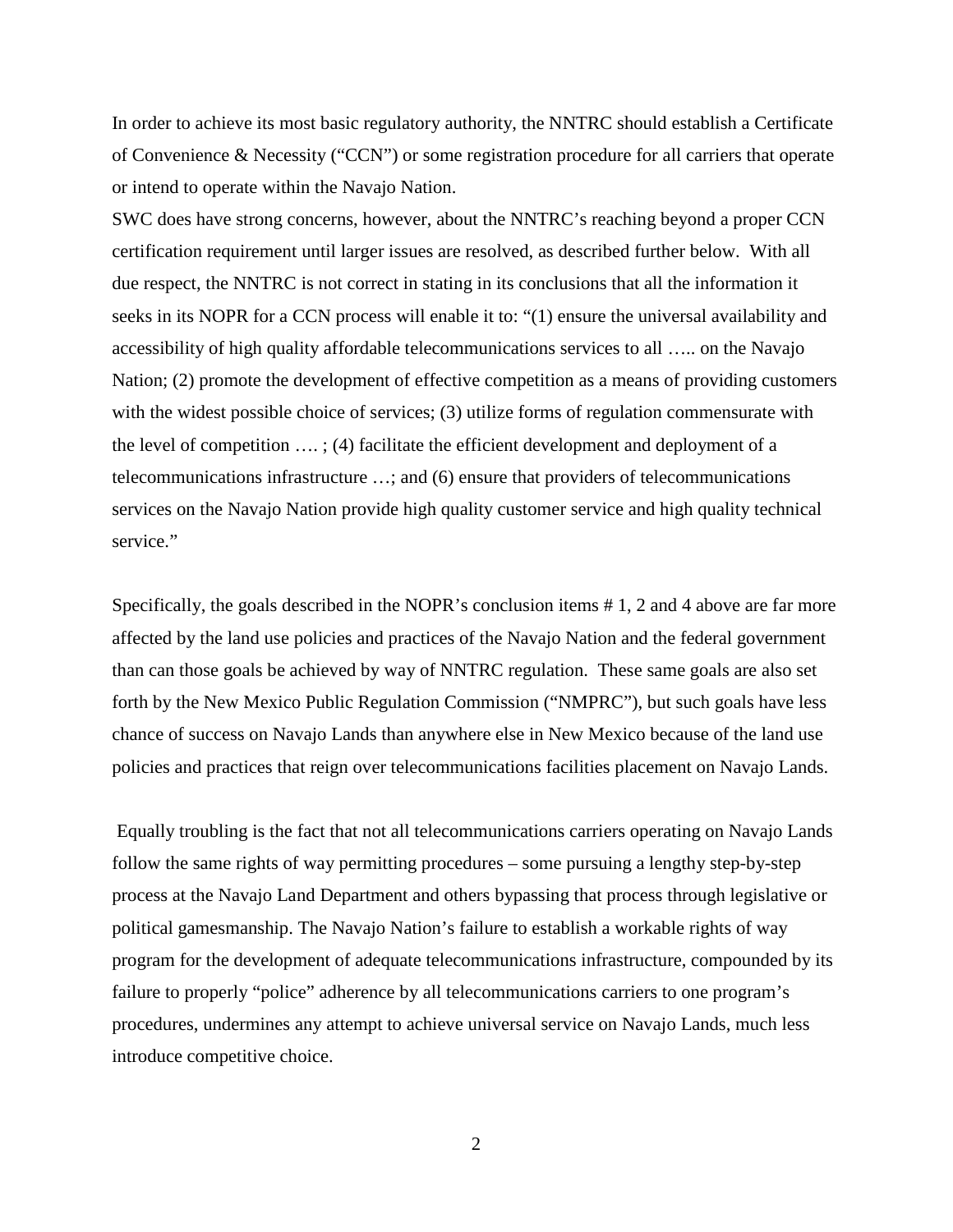#### **Sacred Wind's Services and Territory**

Sacred Wind operates as a rural telecommunications carrier in the State of New Mexico pursuant to certificates of Financial and Technical Competency, Operating Authority and Public Convenience and Necessity issued to it by the New Mexico Public Regulation Commission on March 21, 2006. Sacred Wind's New Mexico certified service territory encompasses portions of 29 Chapters of the Navajo Nation, including the Tohajiilee (Cañoncito) band over an area of 3,600 square miles. There are approximately 8,300 occupied homes within this service territory.

Sacred Wind operates as the only rural, incumbent carrier certificated by the NMPRC authorized to provide service in its territory. Other carriers operating in the area are mobile wireless providers that not subject to significant regulation by the NMPRC. The proposed Rule suggests that the NNTRC will allow multiple carriers to operate in a single territory, however, this objective is at odds with the requirement, stated under Section C, Exhibit C-6, that a carrier make a statement whether it will provide service to all customer requesting local exchange service within five years of the date of issuance of the CCN. The Commission's intentions related to this showing should be clarified.

Sacred Wind serves its customer with facilities that include copper landline facilities originally installed by Qwest that have been reconfigured to intersect with Sacred Wind's fixed wireless and fiber systems, supported by Broadband Loop Carrier cabinets at critical distribution points. Sacred Wind provides services employing two state-of-the-art IP/TDM switches located at the Company's central offices in Yatahey and Bloomfield.

Sacred Wind's wireless network utilizes a mixture of FCC-licensed and unlicensed radio equipment. A fiber optic cable connects Sacred Wind's central offices to Qwest's system and to Sacred Wind's tower infrastructure. Sacred Wind owns 14 communications towers, located on mountain tops and high plateaus, and leases one tower. Sacred Wind has received necessary approvals from Navajo Nation and federal agencies to permit the siting of its towers and infrastructure installations at customer locations.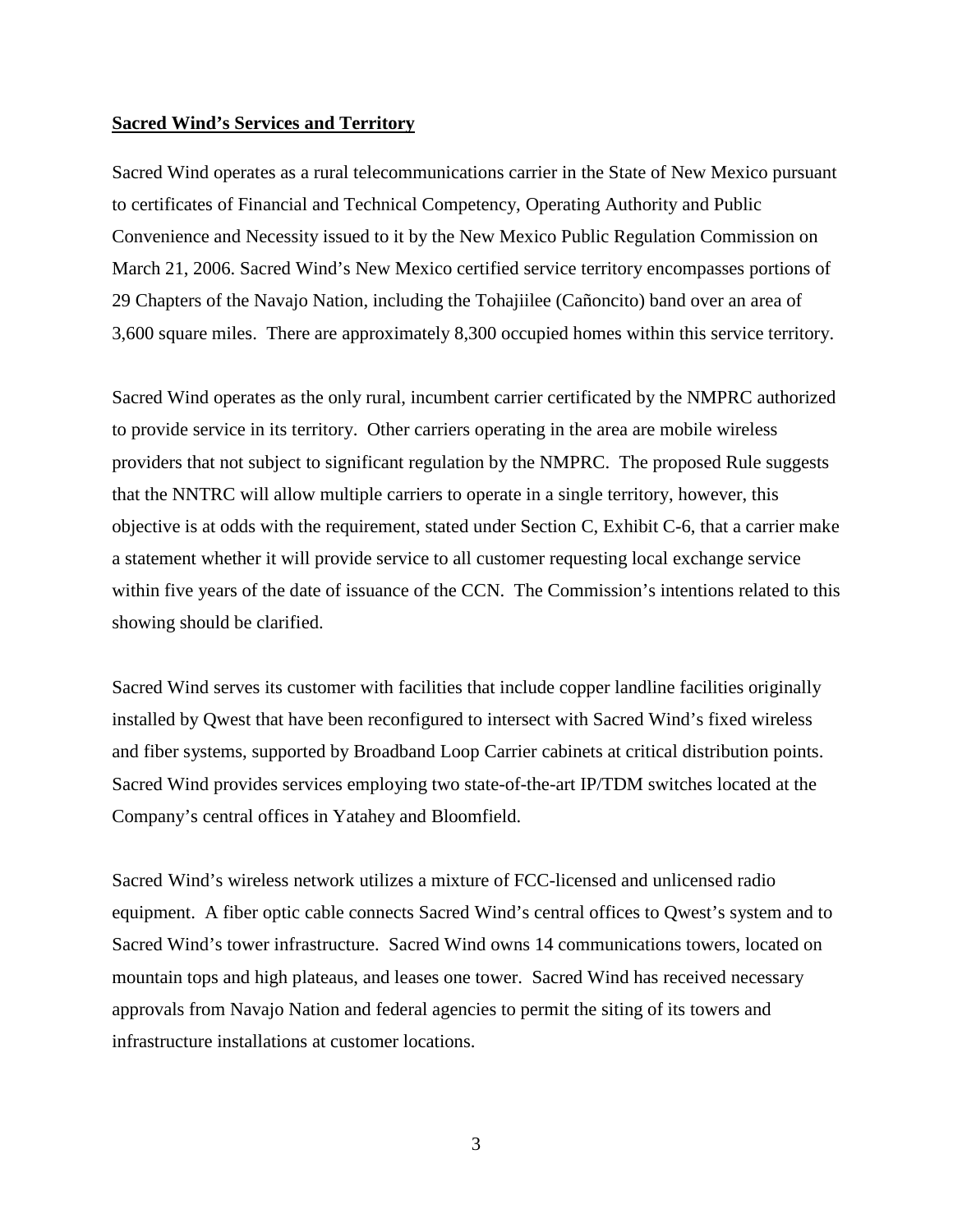SWC's main purpose in acquiring its predecessor's (Qwest Corporation) legacy network on Navajo Lands in New Mexico was to deliver to Navajo Lands a level of investment in new infrastructure that was not made previously and to work with the Navajo Nation on a better right of way policy that would benefit the Navajo People by delivering affordable and advanced telecommunications services. It is Sacred Wind's contention that, until the right of way impediments are removed on Navajo Lands, added regulation will not benefit the Navajo People and will only create more disincentives for multiple carriers to develop their telecommunications systems on tribal lands.

Also, because much of the regulation of certain telecommunications providers operating over mobile wireless (cellular or PCS) and satellite systems is preempted by the federal government, goals described in the NOPR conclusion items # 2, 3, 4, and 6 above will not be met if the NNTRC is unable to impose the same requirements and regulations on all carriers competing for the same customers within the Navajo Nation.

# **Federal Programs Benefit Customers Within the Navajo Nation**

Sacred Wind understands the Navajo Tribal Council's adoption of 21 N.N.C. § 502 to incorporate a recognition that some federal laws may preempt the exercise of jurisdiction over telecommunications by the Navajo Nation. This Code provision further recognizes that other federal laws, even those that do not preempt tribal jurisdiction, will continue to be recognized if they "benefit and protect the traditions, customs and desires of the Navajo People and are not otherwise inconsistent with the provisions of this Act." 21 N.N.C. § 502(B). Sacred Wind strongly supports this objective of the Tribal Council and urges the NNTRC to put this principle into practice by recognizing those federal laws, regulations and programs that benefit and protect telecommunications customers within the Navajo Nation.

One example is the Federal Communications Commission's universal service support mechanisms spelled out at 47 U.S.C. Section 254(c). To be eligible to receive that support, something that is vital to providing service to Sacred Wind's customers, Sacred Wind was required to received an "eligible telecommunications carrier" designation from the NMPRC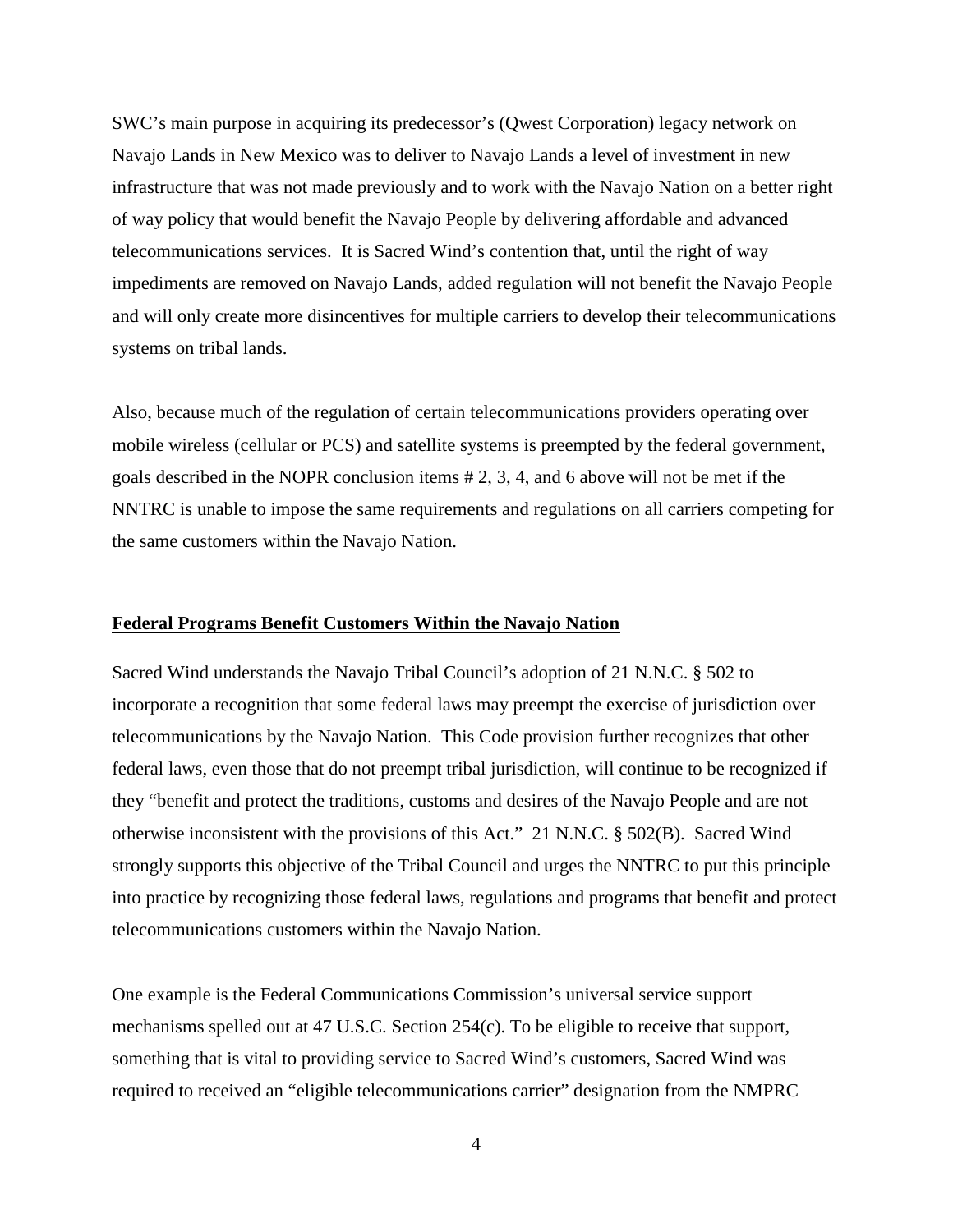pursuant to 47 U.S.C. § 214(e)(1). Sacred Wind's eligibility as a federal ETC allows it to participate in the FCC's Tribal Lifeline and Linkup Programs. The majority of Sacred Wind's customers qualify for the support provided by these programs. Through these programs, lowincome customers may qualify for discounted telephone service (\$1.00 per month) and discounted service installations. Another example is the National Exchange Carriers Association's (NECA) pool that operates to benefit rural incumbent local exchange carriers as such carriers further develop infrastructure in rural areas of the country. Pricing for certain services that involve the interstate portion of a carrier's local network are determined by NECA, not the local regulatory jurisdiction.

In Sacred Wind's view, it is critically important for the Navajo Nation to obtain clarification of its authority to make designations that will allow telecommunications companies operating within its territory to continue to qualify for these essential programs. In the alternative, the Navajo Nation should recognize the designations that have been, and will be, made by state commissions to fulfill the requirements of federal law to assure continuing eligibility for these programs.

Another important example of federal laws and regulations affecting service within the Navajo Nation are those governing the interconnection between carriers. The United States Congress has declared its intention to occupy the field of regulation of interconnection between telecommunications carriers through the adoption of 47 U.S.C. 251, and 252. A complex set of federal regulations has grown up around the interconnection mandates of federal law. These regulations govern the issues of number portability, dialing parity, access to right-of-way, reciprocal compensation, unbundled access, service resale and collocation. 47 U.S.C. § 251(b); 47 C.F.R. §§ 51.200 and 51.300 series. In the view of Sacred Wind, these federal laws and regulations should be recognized and supported by the Navajo Nation as they reflect a fair, predictable and transparent means to achieve the Navajo Nation's stated objective of facilitating interoperability and interconnectivity. 21 N.N.C. §§ 513(B) & 524.

#### **Dual Regulation by State Commissions and the NNTRC**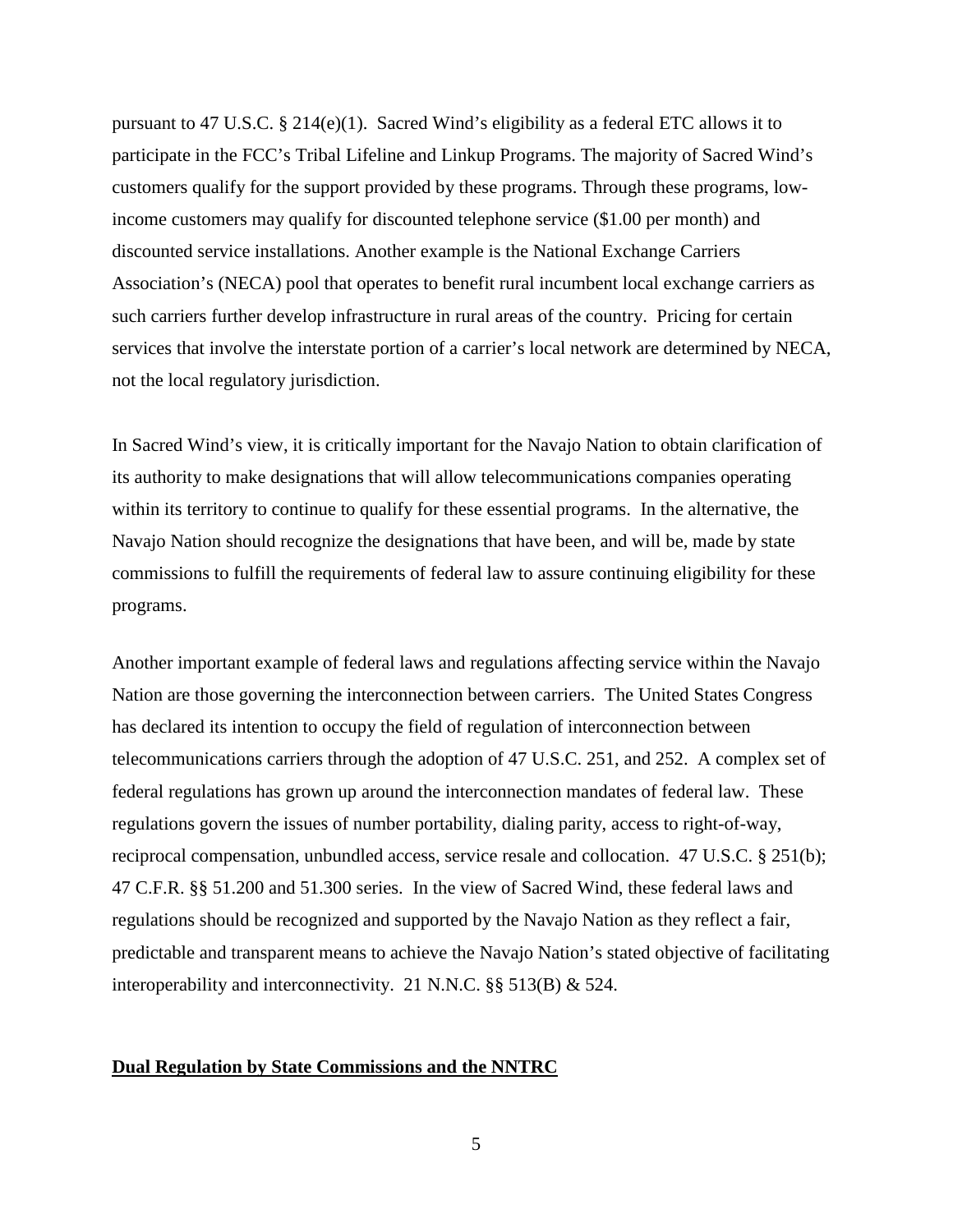Sacred Wind additionally asks the NNTRC if its intentions to regulate such telecommunications carriers that operate on any Navajo Lands in New Mexico are meant to be exclusive to the NNTRC or is such authority to be shared with the NMPRC and other state commissions? Much of the comments submitted below by SWC revolve around the real and potential conflicts that may arise from splitting regulatory authority between two Commissions or by overlaying NNTRC regulation atop current NMPRC or other state regulation.

If the NNTRC's intentions are to exclusively regulate telecommunications carriers operating within the Navajo Nation, it must consider and resolve the jurisdictional questions that arise from the grant of authority to each State's regulatory commission by the State's constitution and statutory codes.

If the NNTRC's intentions are to overlay its regulation atop the State's or federal government's regulation, then it must consider and resolve the impact that dual regulation will have on carriers operating on Navajo Lands. Were that to occur, it is certain that the cost of providing telecommunications services will be higher on Navajo Lands than in any other area of New Mexico, which will serve as a disincentive – not an incentive – to further expand services to the Navajo People. Such dual regulation could well cause confusion for the telecommunications carriers, especially where the NNTRC's and the State commission's regulation differ one from another.

As a rural, incumbent local exchange carrier, Sacred Wind is subject to rate-of-return regulation by the NMPRC. This translates into detailed oversight of the Company's operations and the rates, terms and conditions of service under which Sacred Wind delivers service to its customers. NMSA 1978, §§ 63-9H-1 to 63-9H-14 (1999, as amended to 2005). Sacred Wind's tariffs are on file with the Commission and any change to those tariffs must be presented and is subject to challenge by the Commission or any interested party. NMSA 1978, § 63-9H-7 (1999, as amended to 2005). Sacred Wind welcomes the opportunity to assist the NNTRC in bringing to fruition meaningful regulation to assure quality telecommunications services throughout the Navajo Nation.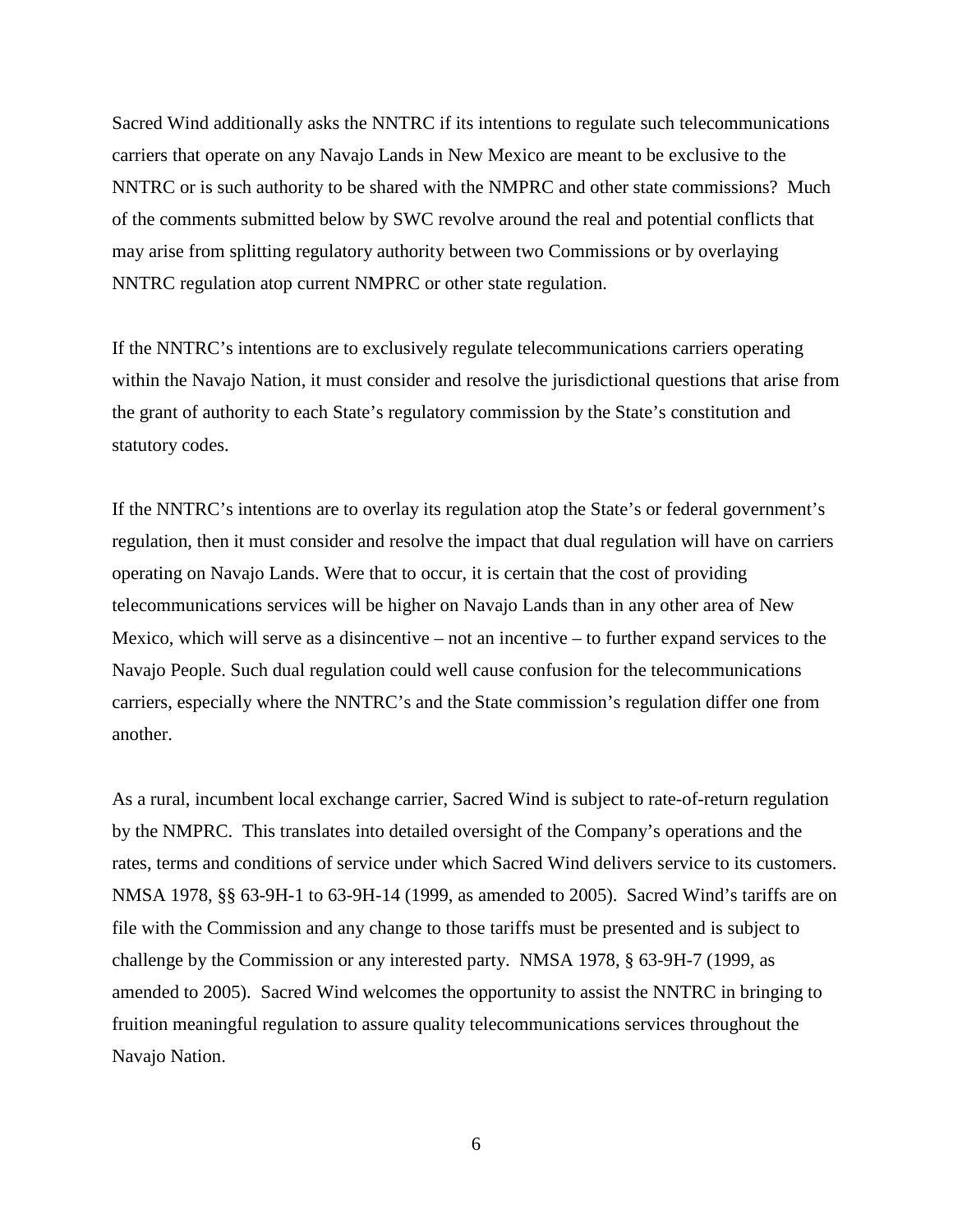The relationship between the NNTRC's regulation of telephone companies and the states' is a critical issue requiring further comment and discussion. Sacred Wind would strongly recommend that the NNTRC schedule workshops to facilitate the development of regulations to implement the mandates of the Navajo Nation Code and to address the conflicts between those mandates and ongoing regulation of telecommunications companies by state commissions. If it is not the NNTRC's objective to regulate services provided to non-Navajo persons and businesses that are not licensed by the Navajo Nation, it should explicitly express this intention. The requirement that carriers keep "separate books and records for Navajo operations" suggests that the Navajo Nation is not seeking to regulate services provided to non-tribal members. If that is not the Navajo Nation's intention, that is, if the Navajo Nation is seeking to regulate any service provided to any customer within its tribal boundaries, that intention should be stated explicitly.

All stakeholders should be brought together to discuss and make recommendations to the NNTRC related to such critical issues as potential conflicts between state and tribal regulation of tariffing, quality of service, consumer complaints, interconnection between companies, and designation of territories.

# **Comments on Specific Provisions of the Rule**

### **Tariffs**

Sacred Wind interprets Section B, Exhibit B-1 of the rule to endorse, for the time being, tariffs filed with state commissions. The NNTRC should make clear that this endorsement would include terms and conditions of service that are stated in such tariffs. There is the possibility that certain filed and approved terms and conditions will conflict with other provisions of the NNTRC's rule.

# **Need for Confidentiality Rules**

Much of the information sought under the CCN rule is highly confidential, commercial information. See, for example, Section C, Financial Capability and Section D, Technical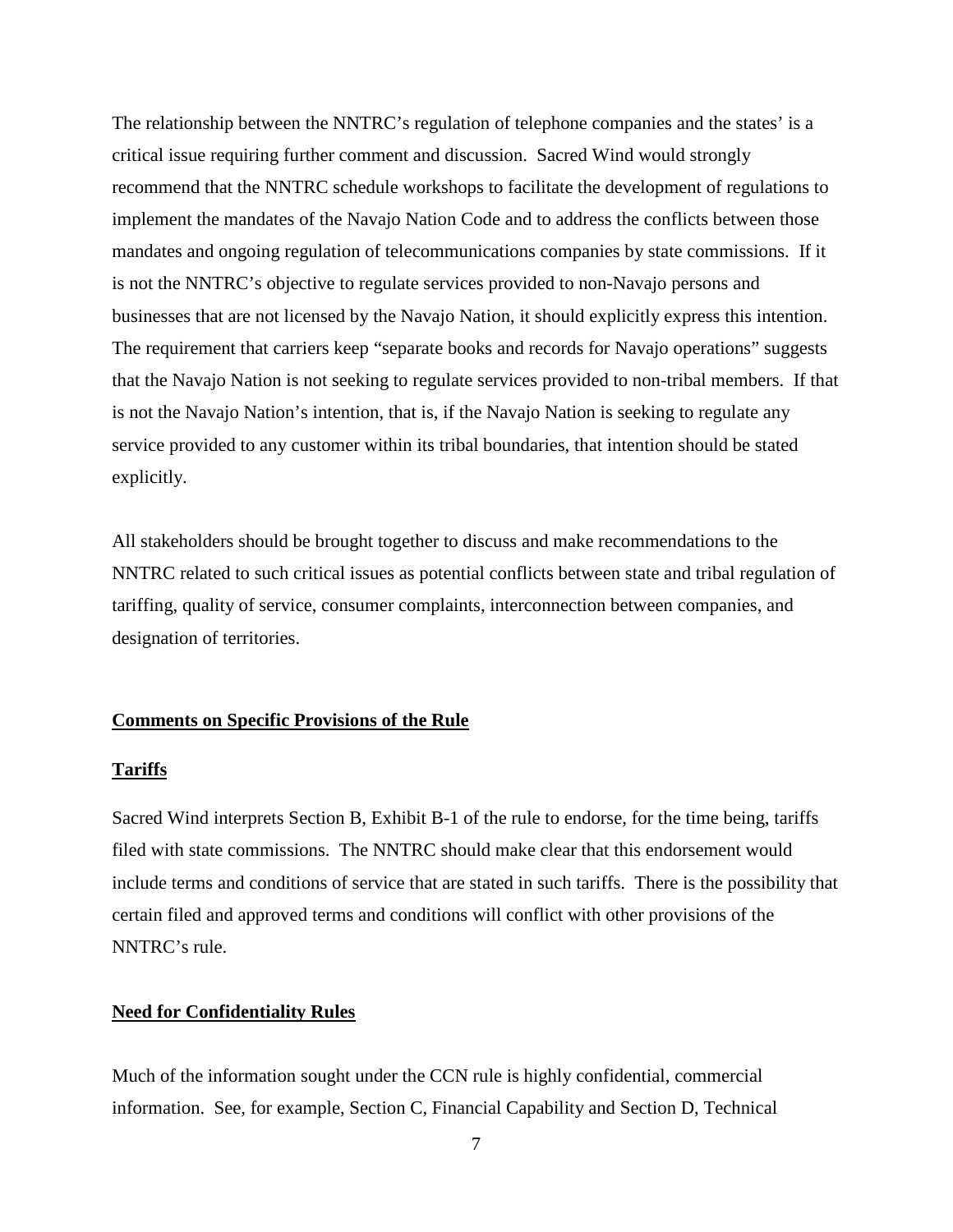Capability. The risk posed to a carrier that such information will fall into the hands of its competitors cannot be overstated. Revenue data and business planning information are just some of this type of information. Before requiring disclosure, the NNTRC should adopt specific procedures for the entry of protective orders that will require persons other than Commissioners and Commission Staff, to demonstrate that disclosure to such persons will not pose undue risk to the company that has filed the information.

### **Customer Service Plan**

Under Section F of the Rule, carriers are required to submit "customer service plan[s]" to govern the carrier-customer relationship. In the absence of any NNTRC rules governing such relationships, complying with this requirement will result in carriers adopting different plans. A carrier that operates solely in Arizona may a have plan that differs significantly from the plan of a carrier that operates solely in New Mexico. One notable example of a potential conflict arising from this approach is the manner in which carriers handle customer information. Federal law and regulation govern this area, but states have also adopted regulations dealing with this sensitive issue. See, e.g., 47 U.S. C. § 222 (2996); 17.11.16.9 NMAC (2/01/2006). The Rule partially adopts the requirements of federal law related to disclosure of customer information. See Exhibit G-5. Sacred Wind suggests that the Rule be amended to specifically require compliance with federal laws governing disclosure of customer proprietary network information. Again, it behooves the NNTRC to adopt rules to govern customer relationships as soon as practicable.

#### **Customer Complaints**

By requiring carriers to include a bill message pointing customers to the NNTRC to file complaints, the rule would require carriers to respond to the NNTRC as well as any state commission that has consumer protection regulations. There is a substantial likelihood that a conflict may arise in how such complaints are handled. In this regard, the NNTRC is at something of a disadvantage as it has not yet adopted consumer protection rules. In the interim, the NNTRC should consider deferring to state commission complaint procedures until such time as it has adopted its own regulations. Sacred Wind welcomes the opportunity to work with the NNTRC to adopt rules to protect consumers.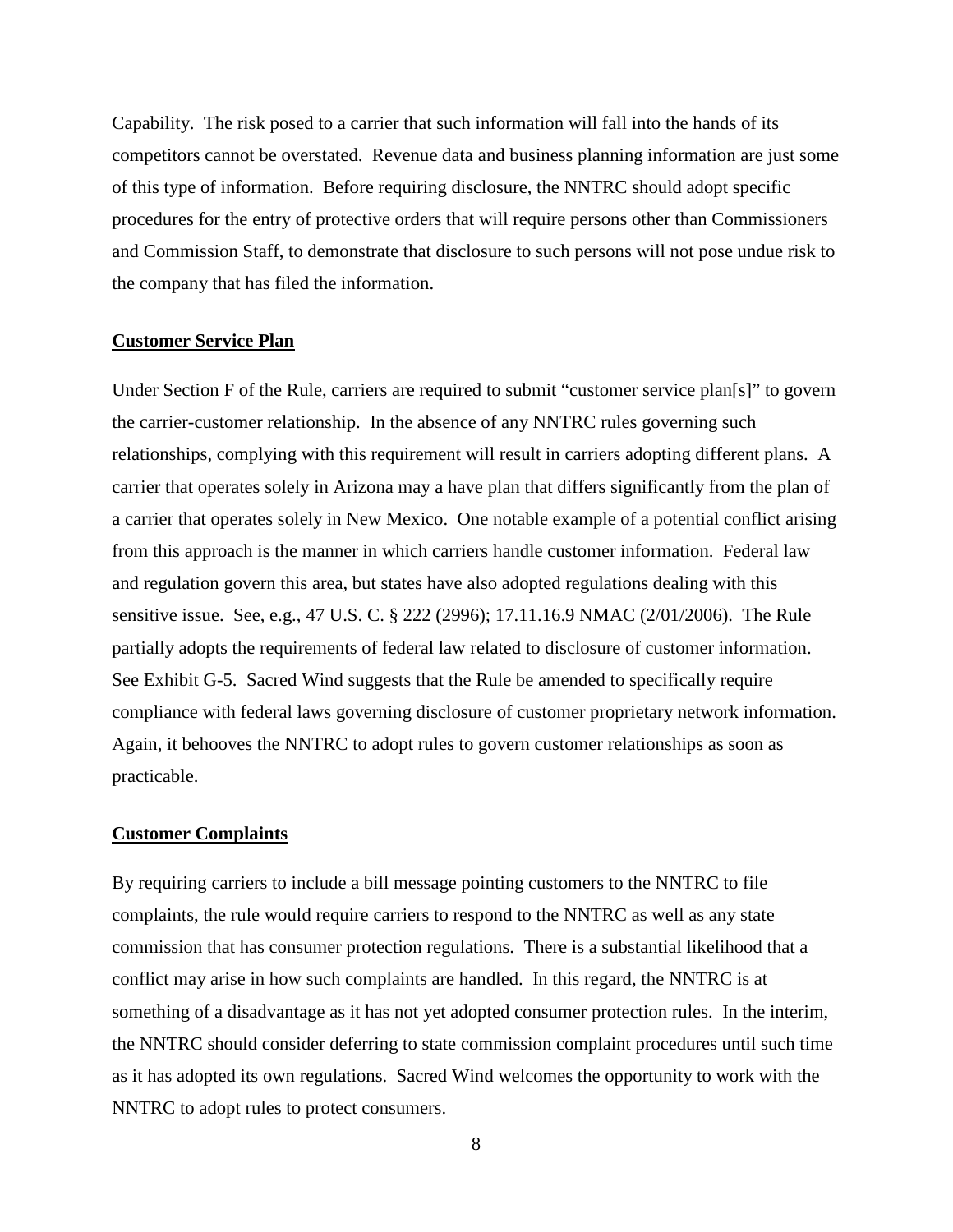#### **Funding of viable regulation**

Notwithstanding the comments listed above regarding various rules that the NNTRC should put into place before requiring much of the information requested in the NOPR's Exhibits, no rules will achieve their intended purposes unless the NNTRC is adequately staffed and funded to become an enforcement agency. Customer complaint management, quality of service regulations, review of a company's earnings and rates, development of tariffs, review of a company's network design – all require a regulatory authority adequately staffed by individuals with finance and engineering backgrounds. In short, the step from CCN registration to actual regulation of utilities is an immense one. Some of the complexity of regulation can be read into the brief comments below to the itemized list proposed rules included in the NOPR's Exhibits.

#### **Itemized list of proposed rulemaking**

Sacred Wind has the following comments on the information requested in the NNTRC's proposed application:

- a. **Section A – Applicant Information** For all items in Section A, the requests are appropriate.
- b. **Section B – Proposed Scope of Service** SWC supports provision of a "brief description of the services", Service Area and the information about Operations in Other Jurisdictions. However in B-1, the request for tariff information would be burdensome and create additional regulatory costs as SWC already provides this information to the NMPRC.
- c. **Section C – Financial Capability:**
- 1. **C-1 Financial Statements** An annual financial report is already provided to the NMPRC once a year. This is considered public information and available through the NMPRC's online website. SWC feels that it is not necessary to provide this information in a different format to a second regulatory agency. The NNTRC's request to receive quarterly statements and reports to stockholders is burdensome and should not be part of the NNTRC CCN application.
- 2. **C-2 Tax Returns** –The request for tax returns and documents is burdensome and not necessary for a CCN process.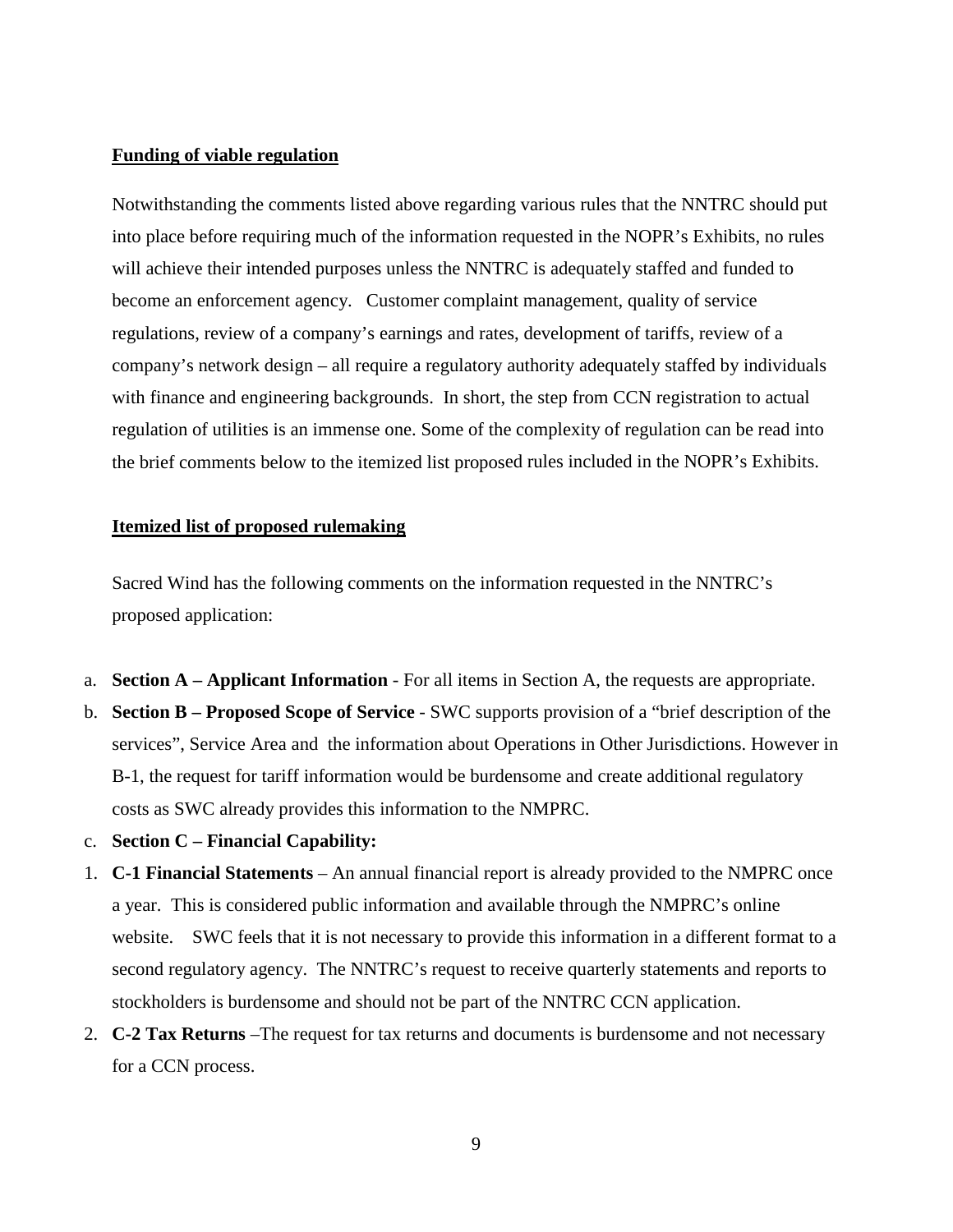- 3. **C-3 Revenue Earned in Other Jurisdictions** This request for information for revenues and access charges from other jurisdictions is burdensome and not within the scope of a CCN process. Additionally, it is unclear what information is being requested. It appears that this request may be more relevant for competitive long distance carriers or cellular carriers than local exchange companies.
- 4. **C-4 Projected Number of Subscriptions and Related Data –** Initial subscriber projections are typically provided to the NMPRC during a certification proceeding, and additional projections would be burdensome and duplicative and should not be part of the NNTRC CCN application process. Furthermore, for a telecommunications carrier with physical facilities on Navajo Lands, these projections are influenced by many factors, most notably the length of time required for rights-of-way approvals, environmental approvals, and Navajo Nation, BIA and other governmental approvals. As a result, it is not productive or a good use of resources to develop additional detailed projections.
- 5. **C-5 Separate Books and Records** SWC would respond "No" to this CCN application question, and further states that it would be extremely difficult, burdensome and expensive for any telecommunications carrier to separate its books by Navajo operations vs. non-Navajo operations.
- 6. **C-6 Timing of Provision of Local Service** See response in paragraph 15.c.4 above.
- 7. **C-7 Prior Provision of Service – Revenues accrued** SWC feels that it is relevant to provide to the NNTRC the date that service began, however, the request to provide accrued revenues is not appropriate. See responses in paragraphs 15.c.4 and 15.c.5 above.
- 8. **C-8 Required Insurance** The request for this information is not within the scope of a CCN process. A telecommunications carrier will obtain whatever insurance is necessary to comply with industry standards and state and federal requirements.
- d. **Section D – Technical Capability** –Section D in the CCN application requests information that a New Mexico telecommunications carrier is required to provide to the NMPRC during a certification proceeding. Duplicating this process with another regulatory agency is unnecessary and burdensome. Furthermore, sections D-2 and D-4 request specific information regarding facilities on the Navajo Nation. It would be difficult to separate facilities information in cases where a certain facility or piece of equipment is used to provide services both on and off the Navajo Nation.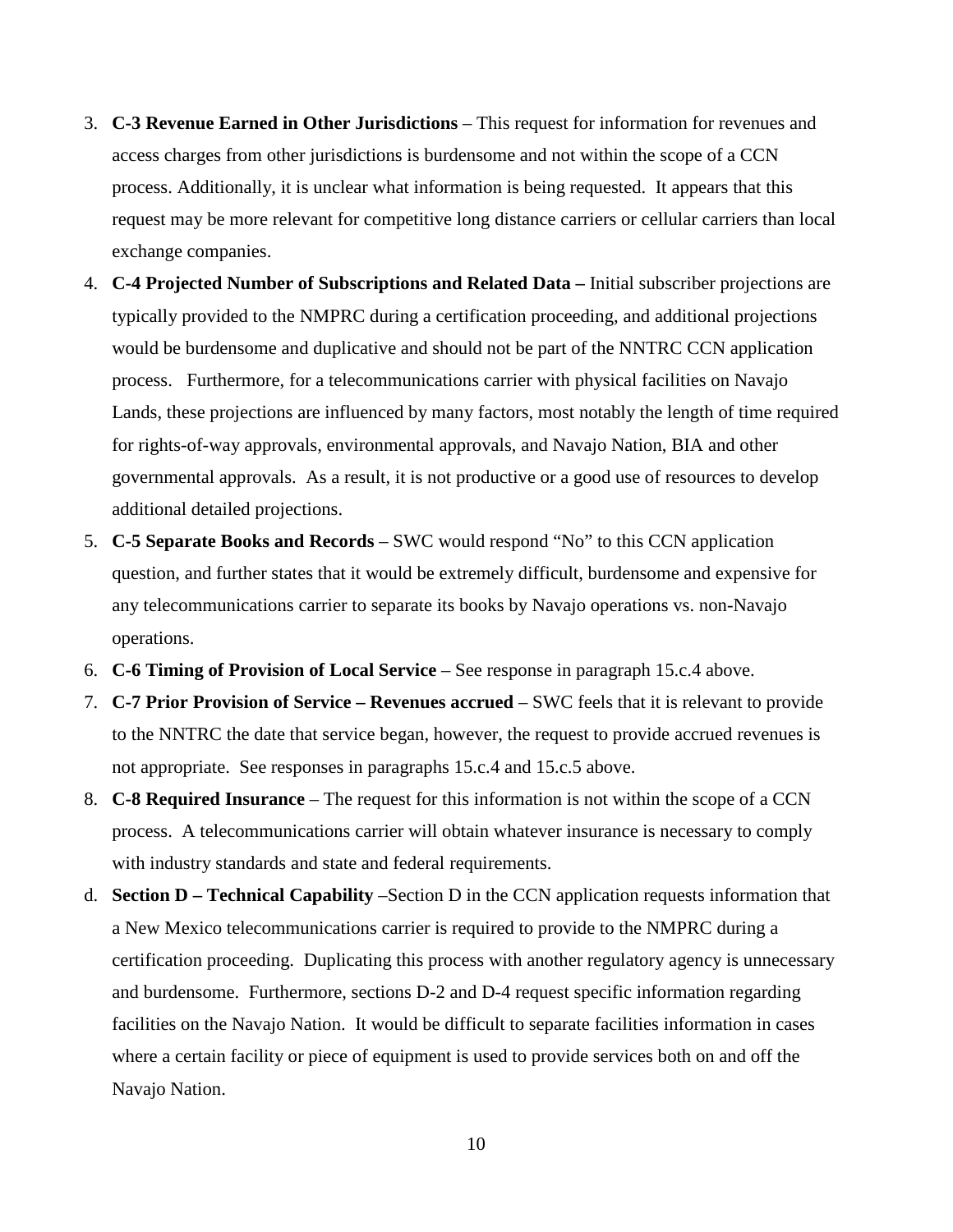- e. **Section E - Managerial Capability** All of Section E in the CCN application requests information that a New Mexico telecommunications carrier is required to provide to the NMPRC during a certification proceeding. Duplicating this process with another regulatory agency is unnecessary and burdensome.
- f. **Section F - Customer Service:**
- 1. **F-1 (Customer Service Plan) and F-2 (Affirmative Customer Selection Procedures):** A request for this type of information should not be part of the NNTRC CCN application. Some of these categories are governed by existing state or federal tariffs and rules, and some of the categories are considered part of a company's internal operating procedures, which traditionally have not been tariffed to allow a company the flexibility to modify those procedures as appropriate.
- 2. **F-3 Customer Complaint Data** This information is already provided to the NMPRC and it would be duplicative and burdensome to replicate the process.
- 3. **F-4 Sample Contract** A request for this information should not be part of the NNTRC CCN application.
- 4. **F-5 Sample Bill** A request for this information should not be part of the NNTRC CCN application.
- 5. **F-6 Customer Inquiries and Complaints** A toll free number for SWC's customers has already been established and is provided on customer bills.
- 6. **F-7 Bill Message** There is already an NMPRC department (Consumer Relations Division) which handles customer complaints. The NMPRC has directed telecommunications carriers to provide the telephone number of the Consumer Relations Division to customers and SWC has complied by showing this contact information on customer bills. It would be confusing to customers and onerous to the telecommunication carriers to establish a duplicative second process with the NNTRC. The establishment of a duplicative customer complaint process could also create contradictory results that would interfere with resolving customer issues.
- g. **Section G – Public Policy:**
- 1. **G-1 Public Interest –** This section in the NNTRC's CCN application requests information that a New Mexico telecommunications carrier is required to provide to the NMPRC during a certification proceeding. Duplicating this process with another regulatory agency is unnecessary and burdensome, and could result in conflicting jurisdictional requirements. For the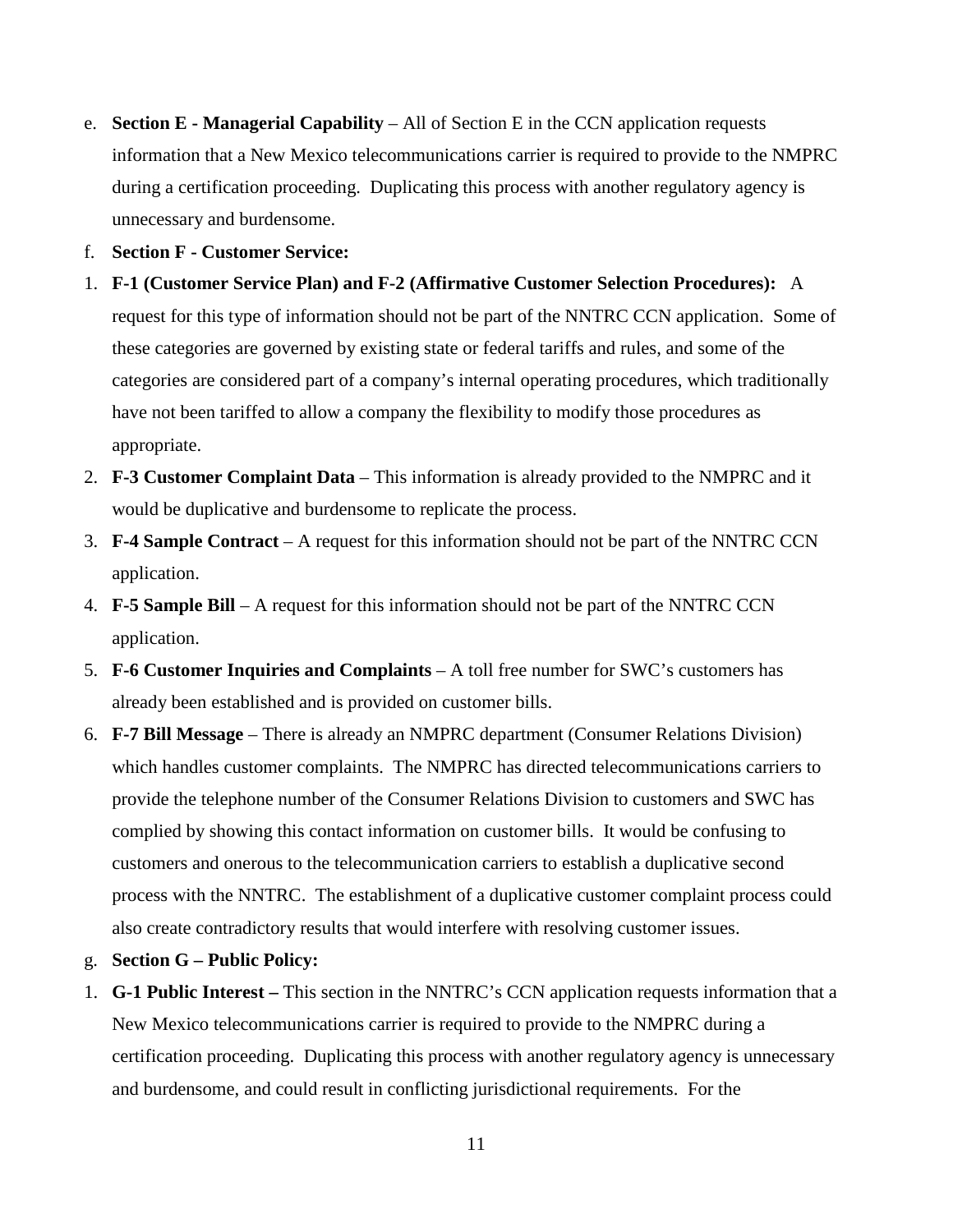telecommunications carriers who have already received a CCN from the NMPRC, a CCN was already determined to be in the public interest. Section G-1 also addresses the development of effective competition, alternative forms of regulation, and the interconnection of telecommunications facilities. Federal and state rules address these matters in great detail and place certain requirements upon telecommunications carriers. Duplicating or modifying this process with another regulatory agency would prove burdensome and could result in conflicting jurisdictional requirements.

- 2. **G-2 Regulation and Navajo Nation Law -** It would be difficult for a telecommunications carrier to consent to the full territorial, regulatory and adjudicatory jurisdiction of the Navajo Nation in a blanket statement. Telecommunication carriers are already fully regulated by state and federal agencies and specific circumstances may result in conflicting jurisdictional requirements.
- 3. **G-3 Navajo Nation Taxes and Fees –** This is an appropriate request in an NNTRC CCN application.
- 4. **G-4 Emergency Cooperation** A request for this type of information should not be part of the NNTRC CCN application. Existing state and federal laws describe how a telecommunication carrier must respond in the case of an emergency and the establishment of a separate procedure could result in conflicting jurisdictional requirements.
- 5. **G-5 Requirement for Customer Release** A request for this information should not be part of the NNTRC CCN application. The federal government has already implemented rules concerning the protection of customer data (Customer Proprietary Network Information, known as "CPNI"). The establishment of a separate NNTRC process would result in conflicting jurisdictional requirements.
- h. **Section H - Other Information or Motions**  This section is appropriate for the NNTRC CCN application.

### **Conclusion**

In conclusion, Sacred Wind recognizes the need for the NNTRC to impose some form of registration and regulation on telecommunications carriers operating within Navajo Lands; however, it respectfully requests the NNTRC to consider the extent of that regulation to avoid